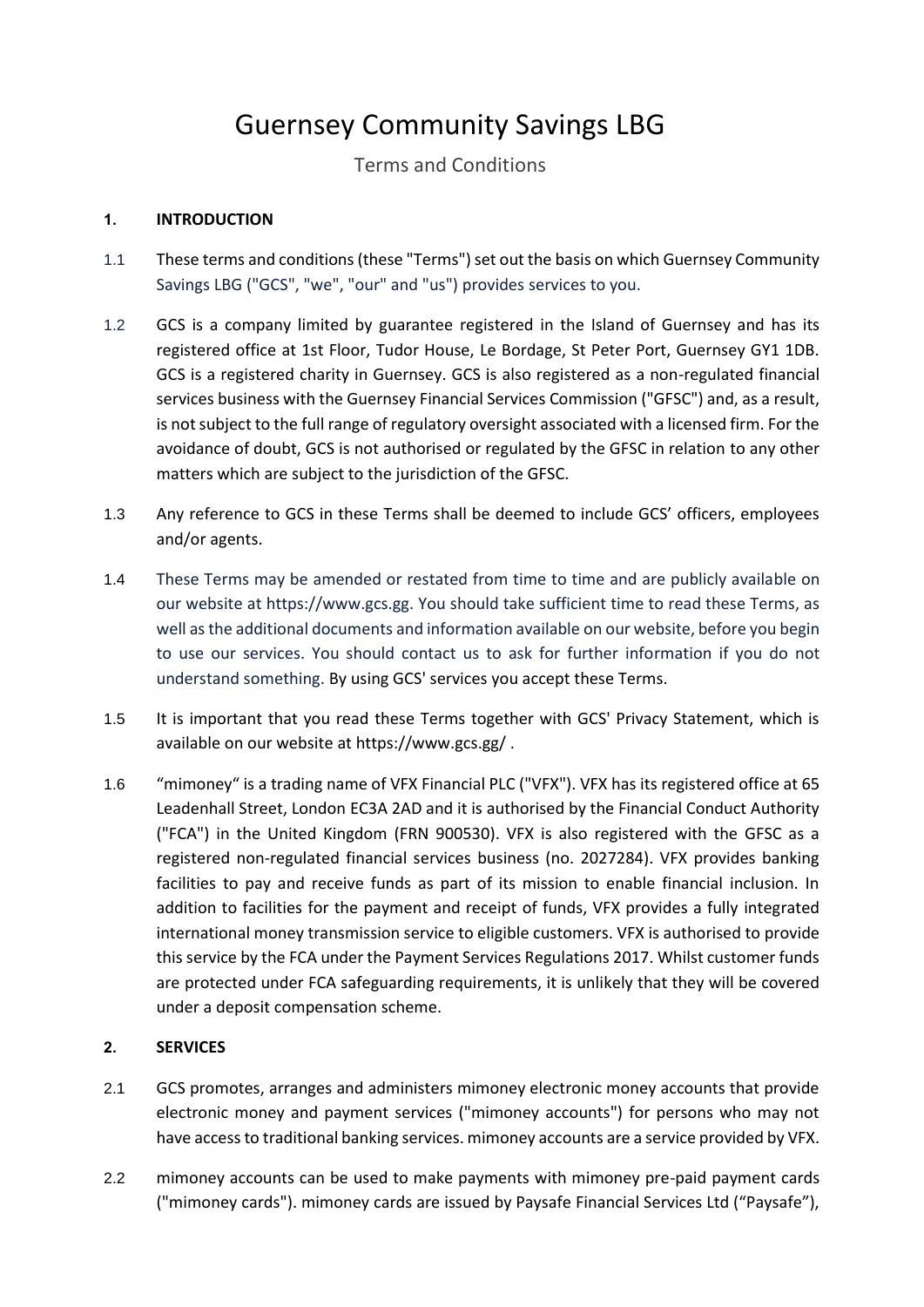an electronic money institution authorised by the FCA, whose permissions include the issuance of payment instruments, and it is an issuing member of Mastercard®.

- 2.3 By applying to open a mimoney account and be issued with a mimoney card, you must agree to VFX's mimoney account terms and conditions and Paysafe's pre-paid card terms and conditions. It is important that you have read and understood those terms and you should contact us if you do not understand something.
- 2.4 When you open a mimoney account all of your funds will be held in segregated customer money accounts in the name of VFX ("VFX Segregated Accounts").
- 2.5 Funds held in the VFX Segregated Accounts will be used for the purpose of redeeming transactions made using your mimoney account or mimoney card.
- 2.6 Where any obligations owing to GCS from you are due and payable to GCS, you agree that VFX may apply your funds that are held in the VFX Segregated Accounts in or towards satisfaction of all or part of those obligations due and payable to GCS.

#### **3. CUSTOMER ACKNOWLEDGEMENTS AND UNDERTAKINGS**

- 3.1 You acknowledge that GCS is obliged to pay due regard to the provisions of the Handbook on Countering Financial Crime and Terrorist Financing published by the GFSC, as may be amended and replaced from time to time.
- 3.2 You acknowledge that:
	- (a) GCS is required by law and regulation in Guernsey to obtain customer due diligence information (both as part of its customer take-on procedures and, thereafter, on an on-going / periodic basis), in order to identify and verify your identity (and certain connected persons), unless an exemption is available;
	- (b) GCS is at liberty, in its absolute discretion, to determine the time at which (and the form in which) customer due diligence information is required to be delivered to it; and
	- (c) if customer due diligence information is not made available to GCS (or is not made available by the time requested or in a form acceptable to GCS), GCS may (and without liability in respect of so doing) immediately terminate its relationship with you.
- 3.3 You confirm that:
	- (a) all customer due diligence information, and any other information you supply (or arrange to be supplied) to GCS was, and at all material times remains, accurate and complete in all respects;
	- (b) the source of any funding, other monies or assets provided, to be provided or procured to be so provided by you (or an intermediary, including VFX) to GCS, whether in relation to your mimoney account or for any other purpose, is lawful and not derived from, or in any way otherwise connected with, any illegal activity; and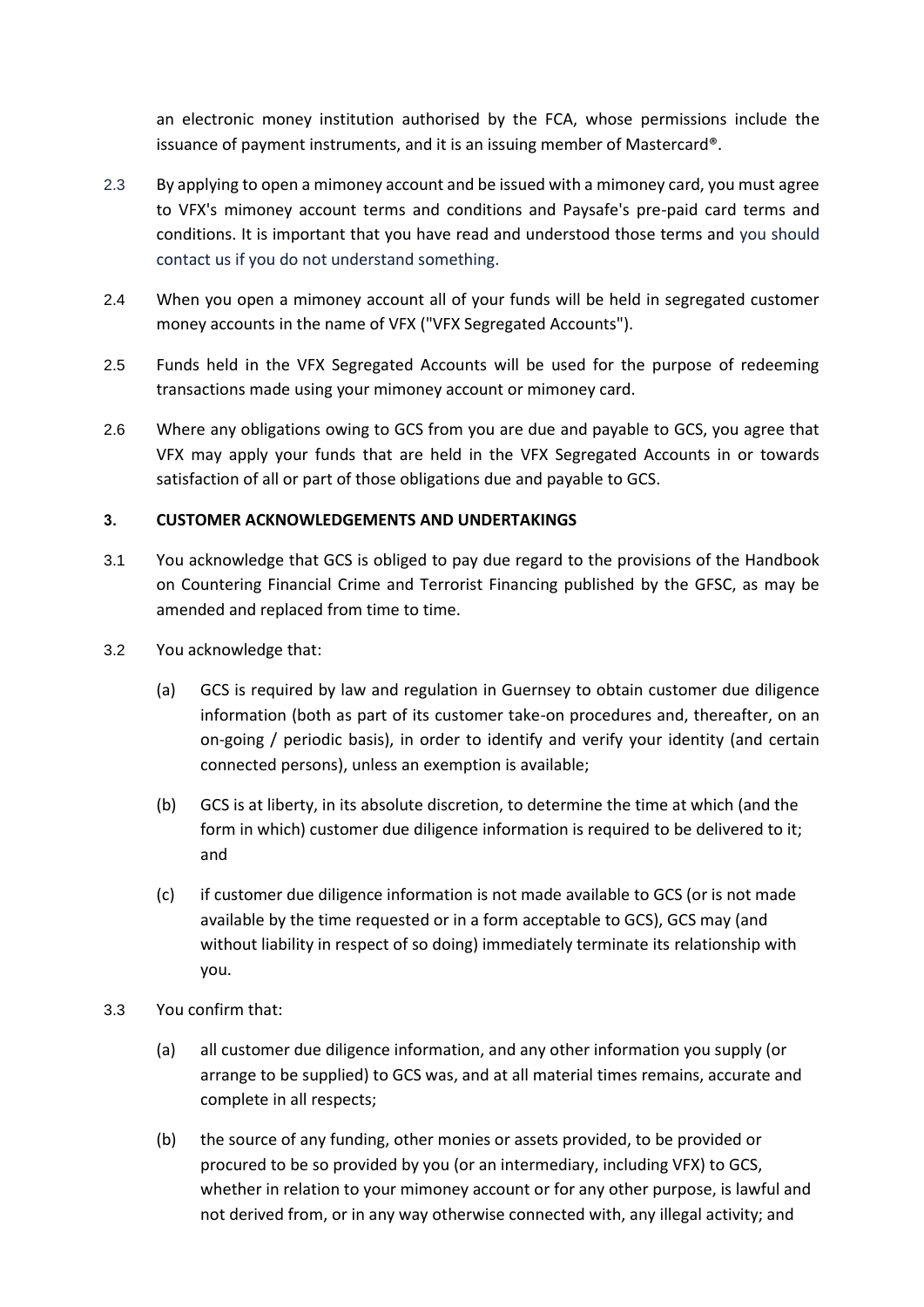(c) you will not (directly or indirectly), in any jurisdiction use your mimoney account in connection with any unlawful activity or purpose.

#### **4. GCS' FEES AND CHARGES**

- 4.1 GCS may charge fees and expenses for providing its services to you, as set out in detail to you before such fees and expenses are incurred.
- 4.2 All fees and expenses due to GCS and remaining unpaid, together with all bank and other charges which you are obliged to bear, but which have not yet been debited from your funds held in the VFX Segregated Accounts, shall be treated as due and payable.

#### **5. THIRD PARTY SERVICE PROVIDERS**

- 5.1 GCS may appoint third parties to assist us in delivering our services to you ("Third Party Service Providers"), which we may do without your approval. Where we appoint Third Party Service Providers under this clause, for all purposes in connection with our services, their work will be deemed to be part of the services we are providing under these Terms. Third Party Services Providers may require that you agree to their terms and conditions of business and for you to provide information to them before services can be performed by such Third Party Service Providers. Copies of Third Party Service Providers' terms and conditions of business can be requested by emailing information@gcs.gg.
- 5.2 Where a Third Party Service Provider ceases to perform any services required for our services, GCS shall take reasonable, but commercially prudent, steps to appoint a replacement Third Party Service Provider.
- 5.3 Without affecting clause [6,](#page-2-0) GCS shall not be liable to you for any matter arising in connection with any of the services provided by a Third Party Service Provider, except for any losses resulting solely out of or based solely upon our gross negligence, wilful misconduct, bad faith or fraud in the performance of our duties under these Terms.

## <span id="page-2-0"></span>**6. LIABILITY AND INDEMNITY**

- 6.1 GCS shall not be liable to you for any matter arising in connection with the services provided under these Terms except for any loss resulting from negligence, wilful misconduct, bad faith or fraud on the part of GCS or any failure of GCS to comply with its obligations under these Terms or the requirements of applicable law.
- 6.2 You agree to indemnify and hold harmless GCS from and against any and all losses, claims, damages, liabilities and expenses (including reasonable legal fees) ("Losses") which may be suffered or incurred by GCS in connection with the performance by GCS of the services under these Terms insofar as such Losses arise solely out of or are based solely upon your:
	- (a) negligence, wilful misconduct, bad faith or fraud; or
	- (b) failure to comply with any of your obligations under these Terms.